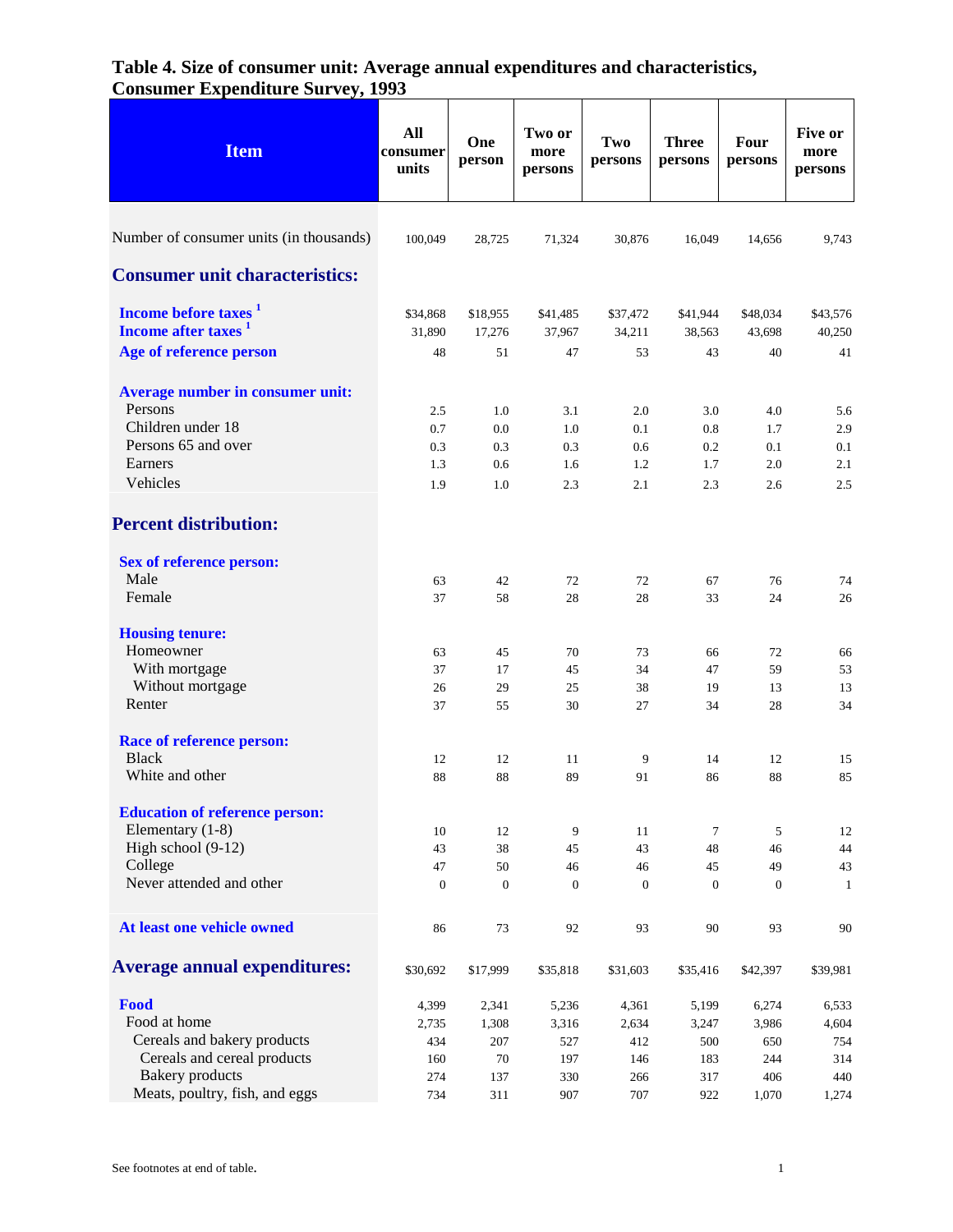| <b>Item</b>                           | All<br>consumer<br>units | One<br>person | Two or<br>more<br>persons | Two<br>persons | <b>Three</b><br>persons | Four<br>persons | Five or<br>more<br>persons |
|---------------------------------------|--------------------------|---------------|---------------------------|----------------|-------------------------|-----------------|----------------------------|
| <b>Beef</b>                           | 234                      | 90            | 293                       | 233            | 296                     | 349             | 393                        |
| Pork                                  | 154                      | 61            | 192                       | 147            | 189                     | 217             | 300                        |
| Other meats                           | 98                       | 44            | 120                       | 90             | 124                     | 145             | 168                        |
| Poultry                               | 131                      | 59            | 161                       | 123            | 166                     | 200             | 216                        |
| Fish and seafood                      | 87                       | 42            | 106                       | 86             | 114                     | 120             | 137                        |
| Eggs                                  | 30                       | 15            | 36                        | 28             | 35                      | 40              | 60                         |
| Dairy products                        | 295                      | 141           | 358                       | 275            | 341                     | 444             | 524                        |
| Fresh milk and cream                  | 128                      | 58            | 156                       | 109            | 150                     | 194             | 262                        |
| Other dairy products                  | 167                      | 83            | 202                       | 166            | 191                     | 250             | 262                        |
| Fruits and vegetables                 | 444                      | 233           | 529                       | 446            | 509                     | 606             | 713                        |
| Fresh fruits                          | 137                      | 74            | 163                       | 140            | 151                     | 184             | 224                        |
| Fresh vegetables                      | 132                      | 69            | 158                       | 143            | 147                     | 174             | 201                        |
| Processed fruits                      | 96                       | 53            | 113                       | 87             | 120                     | 138             | 152                        |
| Processed vegetables                  | 79                       | 38            | 95                        | 77             | 91                      | 110             | 137                        |
| Other food at home                    | 827                      | 416           | 995                       | 793            | 975                     | 1,216           | 1,338                      |
| Sugar and other sweets                | 113                      | 58            | 135                       | 123            | 122                     | 146             | 180                        |
| Fats and oils                         | 78                       | 36            | 95                        | 78             | 94                      | 111             | 130                        |
| Miscellaneous foods                   | 365                      | 188           | 438                       | 328            | 442                     | 566             | 588                        |
| Nonalcoholic beverages                | 225                      | 110           | 272                       | 209            | 274                     | 333             | 372                        |
| Food prep by cu, out-of-town trips    | 46                       | 24            | 55                        | 56             | 41                      | 60              | 68                         |
| Food away from home                   | 1,664                    | 1,033         | 1,920                     | 1,727          | 1,952                   | 2,287           | 1,928                      |
| <b>Alcoholic beverages</b>            | 268                      | 244           | 278                       | 289            | 280                     | 291             | 222                        |
| <b>Housing</b>                        | 9,636                    | 6,300         | 10,982                    | 9,554          | 10,955                  | 13,107          | 12,359                     |
| Shelter                               | 5,415                    | 3,909         | 6,022                     | 5,210          | 6,045                   | 7,167           | 6,832                      |
| Owned dwellings                       | 3,331                    | 1,614         | 4,023                     | 3,344          | 3,959                   | 5,195           | 4,518                      |
| Mortgage interest and charges         | 1,878                    | 691           | 2,356                     | 1,562          | 2,468                   | 3,430           | 3,071                      |
| Property taxes                        | 825                      | 467           | 970                       | 984            | 872                     | 1,069           | 935                        |
| Maintenance, repairs, insurance,      |                          |               |                           |                |                         |                 |                            |
| other expenses                        | 628                      | 456           | 698                       | 798            | 619                     | 696             | 511                        |
| Rented dwellings                      | 1,714                    | 2,081         | 1,565                     | 1,409          | 1,660                   | 1,549           | 1,931                      |
| Other lodging                         | 370                      | 214           | 433                       | 458            | 425                     | 423             | 383                        |
| Utilities, fuels, and public services | 2,112                    | 1,355         | 2,417                     | 2,194          | 2,389                   | 2,675           | 2,784                      |
| Natural gas                           | 279                      | 191           | 314                       | 284            | 307                     | 333             | 397                        |
| Electricity                           | 836                      | 490           | 975                       | 893            | 965                     | 1,085           | 1,088                      |
| Fuel oil and other fuels              | 99                       | 66            | 112                       | 115            | 102                     | 124             | 102                        |
| Telephone services                    | 658                      | 472           | 732                       | 656            | 740                     | 803             | 854                        |
| Water and other public services       | 241                      | 135           | 283                       | 245            | 276                     | 331             | 343                        |
| Household operations                  | 469                      | 247           | 558                       | 362            | 604                     | 798             | 743                        |
| Personal services                     | 228                      | 53            | 298                       | 82             | 387                     | 536             | 478                        |
| Other household expenses              | 241                      | 194           | 260                       | 280            | 217                     | 262             | 266                        |
| Housekeeping supplies                 | 410                      | 215           | 489                       | 433            | 484                     | 593             | 520                        |
| Laundry and cleaning supplies         | 103                      | 47            | 126                       | 102            | 128                     | 151             | 163                        |
| Other household products              | 194                      | 89            | 236                       | 218            | 238                     | 269             | 244                        |
| Postage and stationery                | 113                      | 79            | 127                       | 113            | 118                     | 173             | 113                        |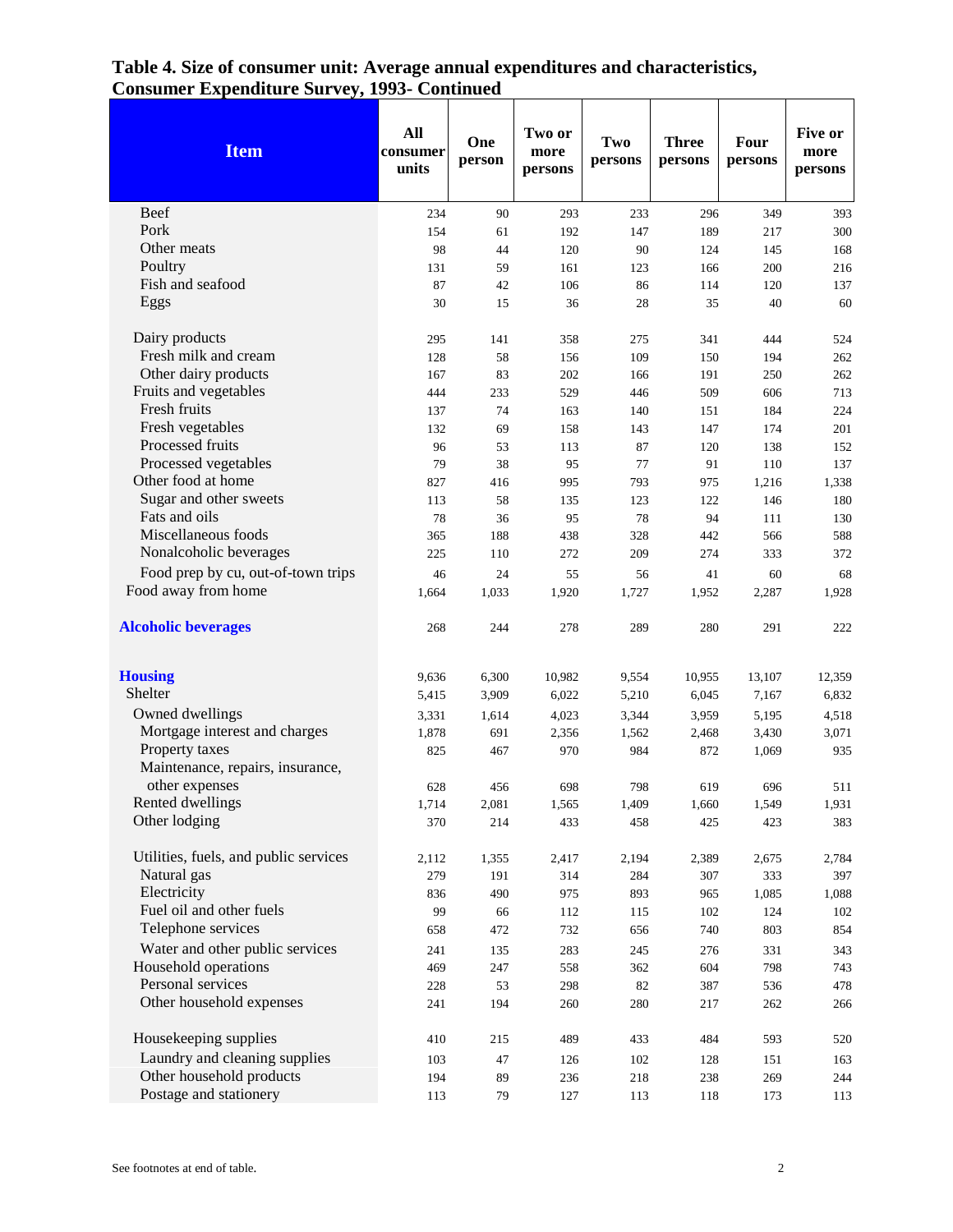| <b>Item</b>                                                  | All<br>consumer<br>units | One<br>person | Two or<br>more<br>persons | Two<br>persons | <b>Three</b><br>persons | Four<br>persons | Five or<br>more<br>persons |
|--------------------------------------------------------------|--------------------------|---------------|---------------------------|----------------|-------------------------|-----------------|----------------------------|
| Household furnishings and equipment                          | 1,230                    | 573           | 1,495                     | 1,354          | 1,432                   | 1,873           | 1,480                      |
| Household textiles                                           | 102                      | 43            | 126                       | 112            | 119                     | 182             | 103                        |
| Furniture                                                    | 317                      | 147           | 386                       | 339            | 370                     | 482             | 415                        |
| Floor coverings                                              | 87                       | 21            | 114                       | 106            | 137                     | 120             | 93                         |
| Major appliances                                             | 143                      | 61            | 176                       | 169            | 178                     | 171             | 200                        |
| Small appliances, miscellaneous                              |                          |               |                           |                |                         |                 |                            |
| housewares                                                   | 87                       | 47            | 104                       | 104            | 107                     | 116             | 78                         |
| Miscellaneous household equipment                            | 493                      | 254           | 589                       | 525            | 521                     | 802             | 590                        |
| <b>Apparel and services</b>                                  | 1,676                    | 901           | 1,991                     | 1,676          | 1,967                   | 2,432           | 2,370                      |
| Men and boys                                                 | 426                      | 228           | 506                       | 419            | 495                     | 628             | 617                        |
| Men, 16 and over                                             | 335                      | 216           | 384                       | 359            | 402                     | 416             | 381                        |
| Boys, 2 to 15                                                | 90                       | 12            | 122                       | 60             | 93                      | 212             | 236                        |
| Women and girls                                              | 658                      | 357           | 781                       | 695            | 747                     | 957             | 844                        |
| Women, 16 and over                                           | 566                      | 342           | 656                       | 658            | 644                     | 716             | 582                        |
| Girls, 2 to 15                                               | 93                       | 15            | 124                       | 37             | 103                     | 241             | 262                        |
| Children under 2                                             | 79                       | 18            | 104                       | 43             | 125                     | 159             | 183                        |
| Footwear                                                     | 249                      | 119           | 301                       | 215            | 318                     | 378             | 435                        |
| Other apparel products and services                          | 264                      | 179           | 299                       | 304            | 282                     | 309             | 292                        |
| <b>Transportation</b>                                        | 5,453                    | 2,727         | 6,552                     | 5,720          | 6,696                   | 7,671           | 7,265                      |
| Vehicle purchases (net outlay)                               | 2,319                    | 993           | 2,854                     | 2,432          | 2,990                   | 3,325           | 3,258                      |
| Cars and trucks, new                                         | 1,216                    | 534           | 1,490                     | 1,433          | 1,477                   | 1,716           | 1,354                      |
| Cars and trucks, used                                        | 1,079                    | 429           | 1,341                     | 987            | 1,494                   | 1,566           | 1,875                      |
| Other vehicles                                               | 24                       | 30            | 22                        | 12             | 19                      | 43              | 29                         |
| Gasoline and motor oil                                       | 977                      | 505           | 1,167                     | 1,003          | 1,173                   | 1,397           | 1,329                      |
| Other vehicle expenses                                       | 1,843                    | 993           | 2,186                     | 1,927          | 2,227                   | 2,587           | 2,334                      |
| Vehicle finance charges                                      | 244                      | 109           | 299                       | 236            | 324                     | 382             | 331                        |
| Maintenance and repairs                                      | 620                      | 338           | 734                       | 636            | 773                     | 849             | 808                        |
| Vehicle insurance<br>Vehicle rental, leases, licenses, other | 678                      | 389           | 794                       | 711            | 818                     | 919             | 826                        |
| charges                                                      | 301                      | 157           | 359                       | 343            | 311                     | 436             | 370                        |
| Public transportation                                        | 314                      | 236           | 346                       | 358            | 307                     | 362             | 345                        |
| <b>Health care</b>                                           | 1,776                    | 1,204         | 2,006                     | 2,192          | 1,804                   | 1,932           | 1,863                      |
| Health insurance                                             | 800                      | 511           | 916                       | 1,063          | 816                     | 817             | 767                        |
| Medical services                                             | 574                      | 403           | 643                       | 580            | 596                     | 749             | 761                        |
| Drugs                                                        | 301                      | 229           | 330                       | 419            | 283                     | 257             | 233                        |
| Medical supplies                                             | 101                      | 61            | 118                       | 130            | 110                     | 109             | 102                        |
| <b>Entertainment</b>                                         | 1,626                    | 854           | 1,937                     | 1,645          | 1,620                   | 2,818           | 2,062                      |
| Fees and admissions                                          | 414                      | 246           | 482                       | 428            | 417                     | 613             | 563                        |
| Television, radios, sound equipment                          | 590                      | 327           | 696                       | 501            | 598                     | 1,219           | 694                        |
| Pets, toys, and playground equipment                         | 293                      | 132           | 358                       | 319            | 333                     | 432             | 411                        |
| Other supplies, equipment, and services                      | 328                      | 149           | 401                       | 397            | 272                     | 553             | 394                        |
| <b>Personal care products and services</b>                   | 385                      | 209           | 456                       | 408            | 455                     | 526             | 505                        |
| <b>Reading</b>                                               | 166                      | 123           | 184                       | 195            | 169                     | 191             | 161                        |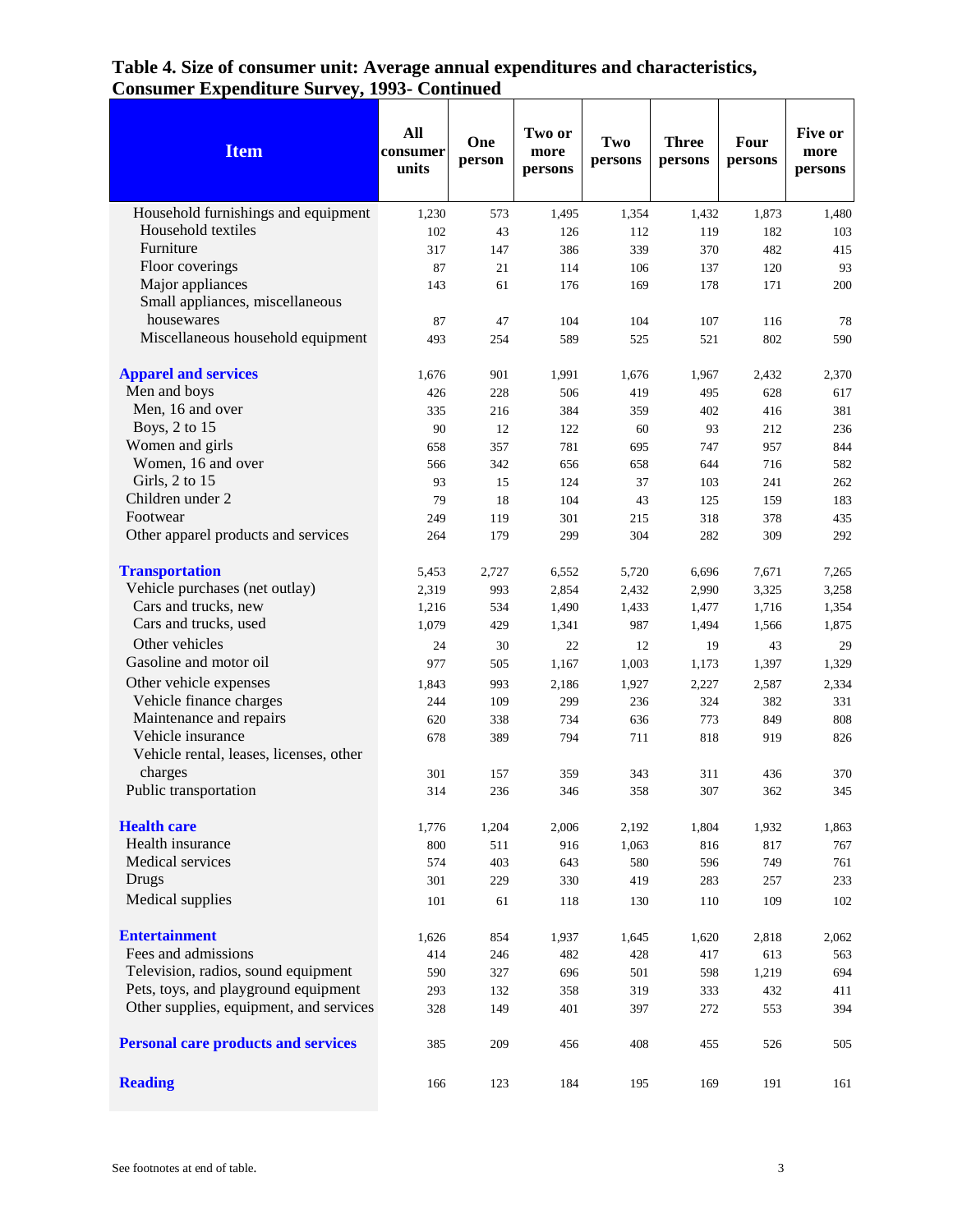| <b>Item</b>                                                                 | All<br>consumer<br>units | One<br>person | Two or<br>more<br>persons | Two<br>persons | <b>Three</b><br>persons | Four<br>persons | Five or<br>more<br>persons |
|-----------------------------------------------------------------------------|--------------------------|---------------|---------------------------|----------------|-------------------------|-----------------|----------------------------|
| <b>Education</b>                                                            | 455                      | 292           | 521                       | 326            | 593                     | 739             | 692                        |
| <b>Tobacco products and smoking</b><br>supplies                             | 268                      | 176           | 306                       | 260            | 337                     | 348             | 335                        |
| <b>Miscellaneous</b>                                                        | 715                      | 488           | 806                       | 752            | 805                     | 887             | 861                        |
| <b>Cash contributions</b>                                                   | 961                      | 763           | 1,040                     | 1,210          | 985                     | 870             | 846                        |
| <b>Personal insurance and pensions</b><br>Life and other personal insurance | 2,908<br>399             | 1,378<br>170  | 3,524<br>491              | 3,016<br>434   | 3,549<br>444            | 4,312<br>557    | 3,909<br>650               |
| Pensions and Social Security                                                | 2,509                    | 1,208         | 3,033                     | 2,582          | 3,105                   | 3,755           | 3,258                      |
| Sources of income and taxes: 1                                              |                          |               |                           |                |                         |                 |                            |
| <b>Money income before taxes</b>                                            | 34,868                   | 18,955        | 41,485                    | 37,472         | 41,944                  | 48,034          | 43,576                     |
| Wages and salaries<br>Self-employment income                                | 26,494                   | 12,453        | 32,333                    | 25,274         | 34,793                  | 41,313          | 37,102                     |
| Social Security, private and                                                | 2,119                    | 804           | 2,665                     | 2,501          | 2,444                   | 3,391           | 2,462                      |
| government retirement<br>Interest, dividends, rental income, other          | 4,034                    | 4,006         | 4,045                     | 7,183          | 2,349                   | 1,108           | 1,338                      |
| property income<br>Unemployment and workers'                                | 1,029                    | 892           | 1,087                     | 1,622          | 773                     | 703             | 490                        |
| compensation, veterans' benefits<br>Public assistance, supplemental         | 309                      | 186           | 361                       | 327            | 363                     | 438             | 347                        |
| security income, food stamps                                                | 468                      | 185           | 586                       | 237            | 716                     | 670             | 1,345                      |
| Regular contributions for support                                           | 282                      | 296           | 276                       | 227            | 354                     | 268             | 315                        |
| Other income                                                                | 133                      | 134           | 132                       | 102            | 152                     | 142             | 177                        |
| Personal taxes <sup>1</sup>                                                 | 2,978                    | 1,679         | 3,518                     | 3,261          | 3,381                   | 4,336           | 3,326                      |
| Federal income taxes                                                        | 2,217                    | 1,264         | 2,613                     | 2,432          | 2,516                   | 3,233           | 2,415                      |
| State and local income taxes                                                | 601                      | 325           | 716                       | 607            | 705                     | 906             | 791                        |
| Other taxes                                                                 | 160                      | 91            | 189                       | 223            | 160                     | 196             | 120                        |
| Income after taxes <sup>1</sup>                                             | 31,890                   | 17,276        | 37,967                    | 34,211         | 38,563                  | 43,698          | 40,250                     |
| <b>Addenda:</b>                                                             |                          |               |                           |                |                         |                 |                            |
| Net change in total assets and                                              |                          |               |                           |                |                         |                 |                            |
| <b>liabilities</b>                                                          | $-2,185$                 | $-1,116$      | $-2,616$                  | $-2,286$       | $-896$                  | $-5,181$        | $-2,635$                   |
| Net change in total assets                                                  | 4,381                    | 1,522         | 5,533                     | 4,051          | 5,037                   | 8,183           | 7,059                      |
| Net change in total liabilities                                             | 6,567                    | 2,638         | 8,149                     | 6,337          | 5,933                   | 13,364          | 9,694                      |
| <b>Other financial information</b>                                          |                          |               |                           |                |                         |                 |                            |
| Other money receipts<br>Mortgage principal paid on owned                    | 435                      | 193           | 533                       | 442            | 860                     | 592             | 192                        |
| property                                                                    | $-898$                   | $-268$        | $-1,152$                  | $-801$         | $-1,096$                | $-1,708$        | $-1,518$                   |